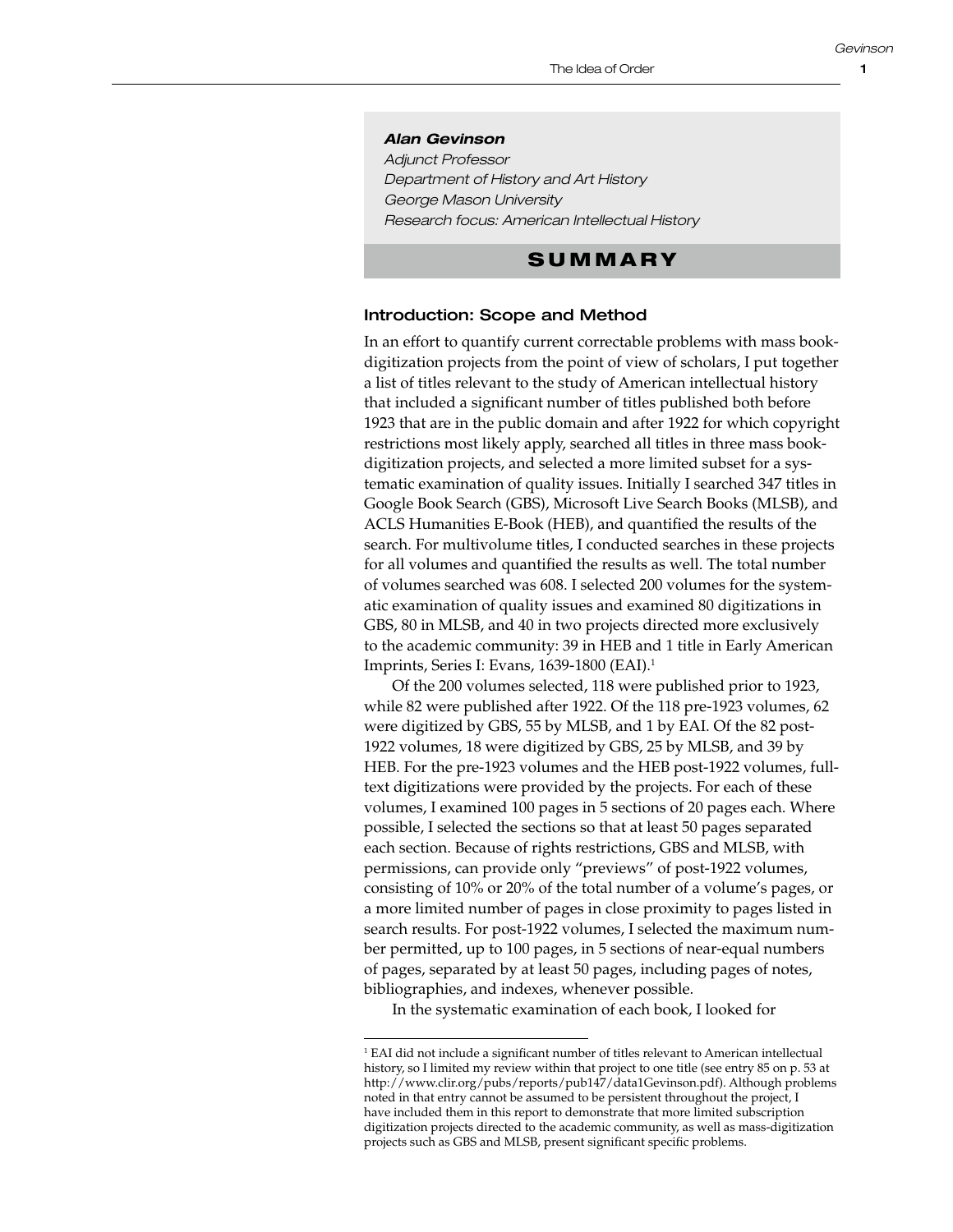problems with regard to accessing, downloading, and navigating; the physical condition of the books; the metadata offered; the quality of scans; and the accuracy of word searching. In Part I, I have indicated such problems for each title. In Part II, I have prepared a statistical summation report on recurring problems in each project.

In addition to an examination of digitizations pertaining to American intellectual history, I conducted two smaller studies. For Appendix A, I selected three titles of multilanguage reference works to survey specific problems relevant to this type of text. For Appendix B, I conducted a comparison analysis of 10 titles of scholarly volumes published prior to 1923 in any field that have been digitized in HEB and also in GBS, MLSB, or both. The number of digitizations examined in this analysis totaled 25. Appendix C provides bibliographic information in alphabetical order for the initial list of 347 titles relevant to American Intellectual History that were searched in GBS, MLSB, HEB, and EAI, and for the lists of titles in Appendixes A and B, in addition to notations indicating which projects included digitizations for each title and the type of digitizations (full-text, preview, snippets<sup>2</sup>) that were offered.<sup>3</sup>

## Summary of Findings

**Nearly one-third of GBS pre-1923 digitizations were of poor quality.** Digitizations were considered to be poor when one or more of the following problems occurred: pages were missing; pages were unreadable; significant portions of pages were cut off or obscured by objects; pages appeared out of order; searching was not available for a significant number of pages; and significant numbers of pages were listed incorrectly in the page indicator, so that search results were compromised. Of the 200 volumes reviewed for quality issues, 24 digitizations were deemed to be of poor quality, or 12% of the total number. All but one were of volumes published before 1923, or 19.5% of pre-1923 volumes. Most were provided by GBS, which digitized 21 of the poor-quality digitizations, or 87.5% of all poor digitizations. 26.25% of all GBS digitizations checked were of poor quality. Of these 21 poor-quality digitizations, 20 were pre-1923 titles, or 32.3% of the number of GBS pre-1923 digitizations checked.

**Inclusion in GBS and MLSB was dependent on the date of publication.** Of the 347 American intellectual history titles searched, GBS

<sup>2</sup> For many post-1922 volumes for which GBS has not obtained permission to make available to the public its digitizations, GBS provides "snippets" of text in response to word searches—selected sentences in which search terms occur. Snippets can be of use to scholars because they can alert users to works in which relevant search terms occur. For many other post-1922 volumes, GBS offers only "no preview" listings, which have limited use for researchers, and because of this, have not been tabulated in this study. 3 I conducted my initial examination of 200 volumes in January-February 2008. In March 2008, I checked a number of GBS digitizations previously reviewed and discovered that a number of problems had been corrected since the initial viewing. While I have revised my findings for those entries that I revisited in March, due to time constraints, I have not revisited every GBS entry, thus some of my critical comments may no longer be relevant.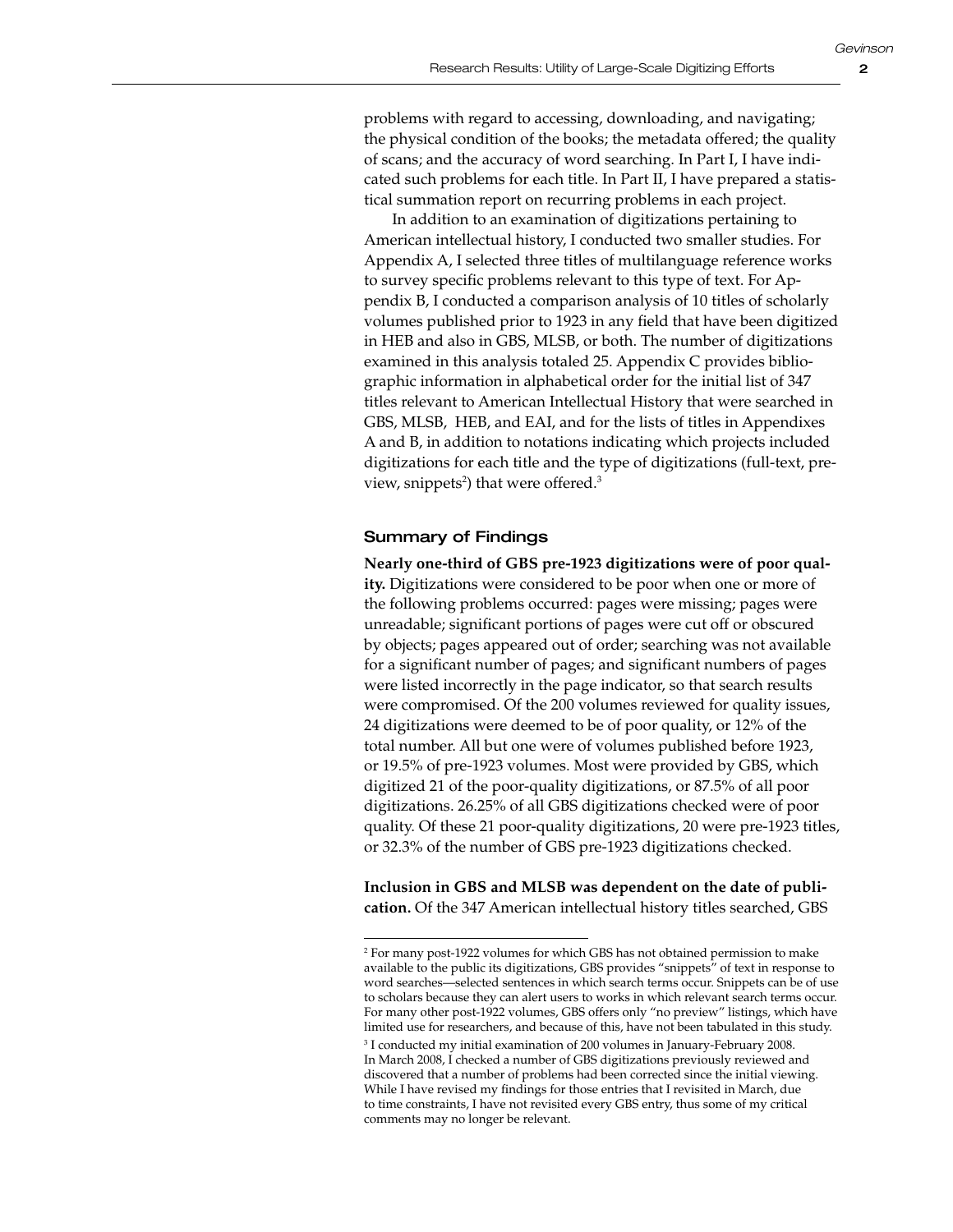3

provided full-text digitizations of 91% of volumes published prior to 1923; MLSB provided full-text digitizations of 61.5%. The numbers for inclusion dropped significantly in the subsequent period. GBS provided previews of 50.2% of the volumes published after 1922; MLSB provided previews of only 13.3%. With regard to specific time periods within the subset of post-1922 years, inclusion also was dependent to a large extent on date of publication. Of the volumes published between 1923 and 1950, GBS provided previews of 14%; MLSB provided previews of 2%. Of the volumes published between 1951 and 1980, GBS provided previews of 37.9%; MLSB provided previews of 3.4%. Of the volumes published after 1981, GBS provided previews of 74.3%; MLSB provided previews of 23.9%. These figures may be dependent on whether or not titles have remained in print.

**Problems arose in searching for volumes.** HEB provided the most varied ways for users to search for volumes, offering basic, Boolean, proximity, and bibliographic searches. GBS offered a sophisticated advanced search page, while MLSB allowed only basic searches of keywords or phrases placed within quotations. Because of this, MLSB search results often included irrelevant volumes.

Linkage to OPAC records can facilitate searching. All HEB volumes reviewed were linked to OPAC records in library catalogs. No OPAC links were found for MLSB digitizations, while 27.5% of GBS volumes checked were linked to OPAC records.

Searching for specific volumes within multivolume sets was problematic within all projects. When a search result does not indicate the specific volume number of a digitization, a common occurrence, users must open the volume and navigate to the title page in order to learn the volume number, a time-consuming process if the number of volumes in a set is large. When projects offer multiple digitizations of the same volumes of a large multivolume set with many editions, searching for a specific volume can take as long as 30 minutes.

**Preview results of post-1922 volumes were more limiting in GBS than in MLSB.** For post-1922 volumes for which GBS and MLSB provided "previews" consisting of 10% or 20% of the total number of a volume's pages, GBS offered consecutive pages at the beginning of books, but limited the number of consecutive pages viewable in the later portions. In contrast, MLSB lets users decide which 10% or 20% of a book to view, allowing the viewing of consecutive pages anywhere throughout the book. For a professor attempting to decide whether or not to use a book for a course, the MLSB model works better, as it allows the user to choose which specific pages to review.

**Downloading options were more limited with GBS than with MLSB.** Both GBS and MLSB provided options for downloading pre-1923 digitizations, while HEB, primarily a provider of post-1922 volumes, did not. MLSB provided downloading capabilities of interest to scholars that were not available in GBS. In downloaded MLSB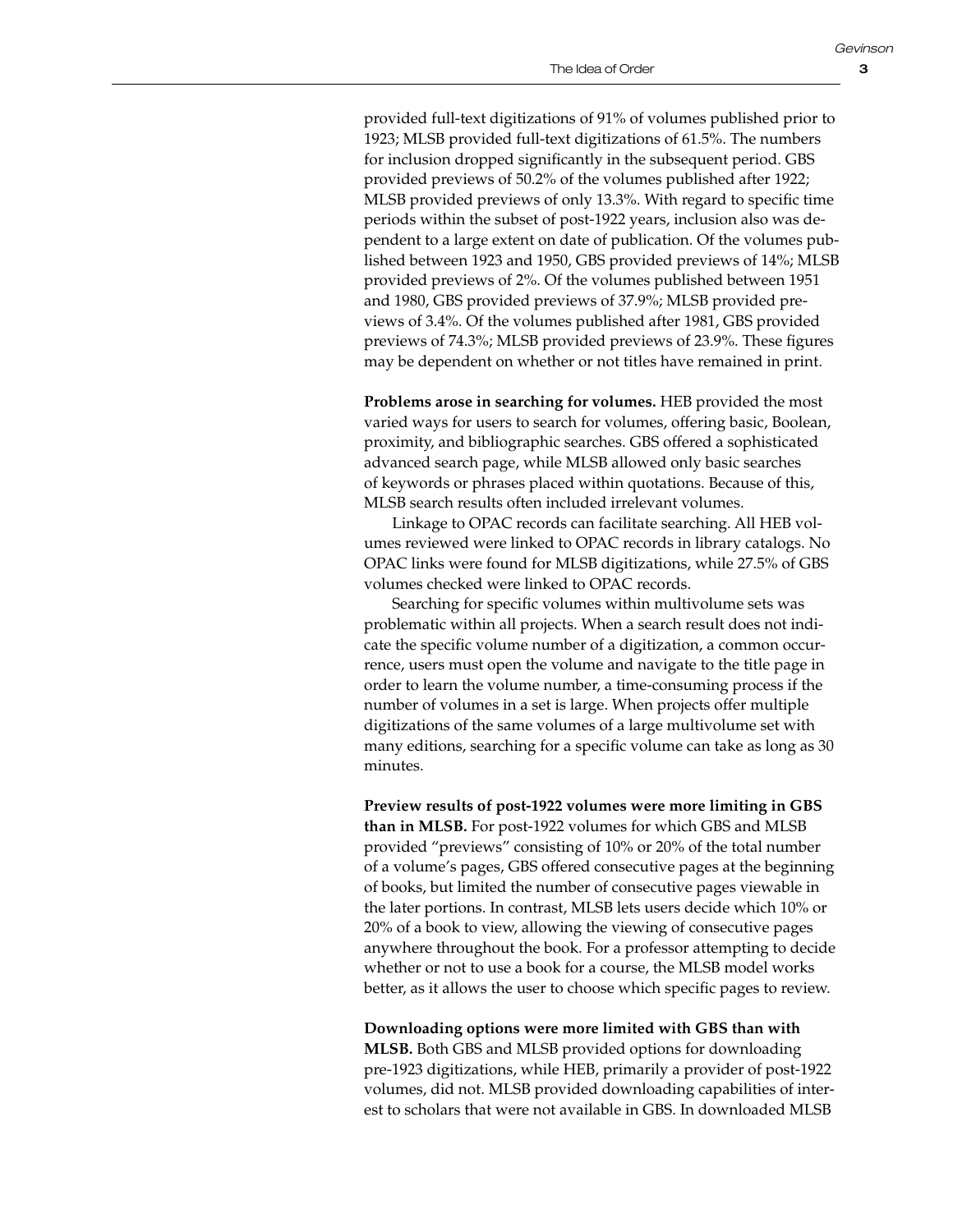.pdf files, users can perform word or phrase searches, and can copy selected portions of text both as images from the page and as Optical Character Recognition (OCR) text, while in downloaded GBS .pdf files users cannot perform searches and can copy selected portions of text only as images from the page. In addition, the pages in downloaded GBS .pdf files are paginated in the page indicator according to the physical page number, rather than the number printed on the page image. In downloaded MLSB .pdf files, the page number in the page indicator designates the number printed on the page image, with the physical page number given in parentheses.

**Navigation capabilities within volumes were more limited in MLSB than in GBS or HEB.** Unlike in GBS or HEB, users of MLSB did not have the option to enter a page number into the page indicator to retrieve a specific page. MLSB provided only two ways to move forward and back to specific pages within digitized texts (in addition to clicking on contents links, many of which led to incorrect pages; see "other metadata issues" section below): one page at a time through clicking forward and backward buttons; or by moving a marker on a vertical ruler to the right of the page image, a device that forces users to rely on guesswork to determine the specific spot on the ruler that corresponds to a desired page.

**Physical conditions accounted for OCR misreadings in more than one-half of pre-1923 volumes.** Poor physical conditions within volumes—markings, folds, splotches, tears, stains, smudges, broken letters, and tape—were responsible for mistakes in OCR readings of 63.6% of the volumes published prior to 1923: 50% of GBS pre-1923 volumes, 78.2% of MLSB pre-1923 volumes. Physical conditions affected OCR readings adversely on 10 or more pages of 34.1% pre-1923 volumes reviewed: 11.3% of GBS pre-1923 volumes, 38.2% of MLSB volumes.

**GBS and MLSB make limited use of MARC records and Library of Congress Subject Headings (LCSH).** In its Book Search Help Center, GBS describes itself as "a book marketing program, not an online library."4 Thus, GBS, like MLSB, does not offer MARC records, the source of authoritative bibliographic information that professional librarians have created to aid library collection control and to advance scholarship. Most important, MARC records offer subject headings derived from LCSH, the authoritative thesaurus that has proven to be extremely valuable in many fields of scholarship. With respect to many of the digitizations reviewed, especially for post-1922 volumes, GBS and MLSB have rejected the LCSH classification system available in MARC records and substituted their own headings, based on a system of classification that seems more relevant to marketing books than to promoting scholarship. In addition, for 37.1% of pre-1923 volumes, GBS provided links for the main subject heading from

<sup>4</sup> Google Book Search, "Authors: Common Questions." Available at [http://books.](http://books.google.com/googlebooks/author_faq.html) [google.com/googlebooks/author\\_faq.html.](http://books.google.com/googlebooks/author_faq.html)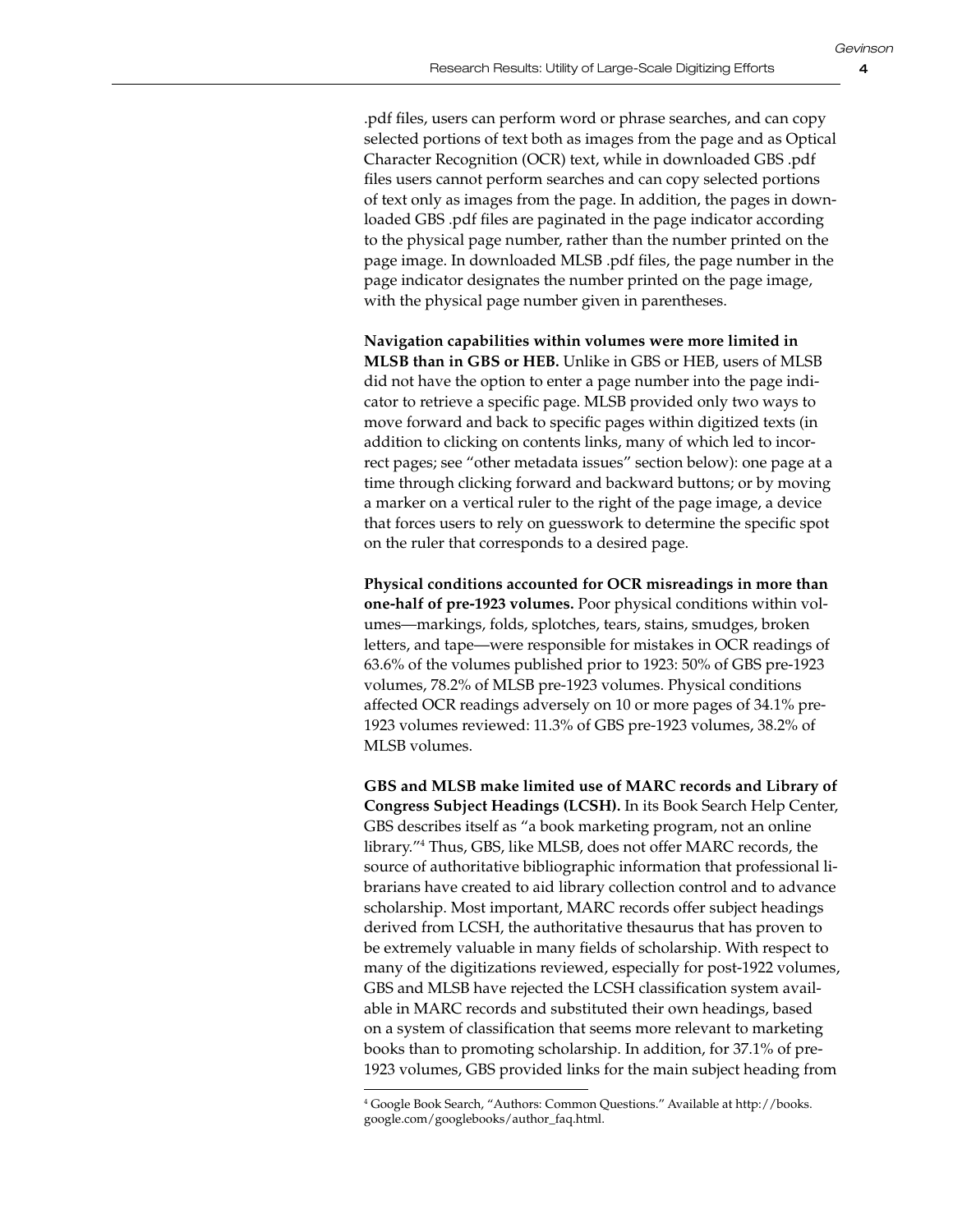MARC cataloging, but omitted subheadings. Clicking on the main subject links can lead scholars to thousands of entries listed in no understandable order, thus making such linkage useless. GBS does provide lists of "related books," but these listings are generated by "automated methods," according to GBS, and the standards employed to produce the lists are not offered to the public for examination.<sup>5</sup> In a number of cases discussed in Part II, so-called "Related books" bore no relation at all to subjects of volumes under consideration.

Although MLSB provided complete MARC subject headings for most pre-1923 volumes, MLSB limited its listings of subject headings by numbers of characters, often truncating headings by employing ellipses. Searching the headings omitted because of space did retrieve listings for the volume checked, and for other volumes to which the same heading had been assigned, but because these headings were omitted from the bibliographic information provided by MLSB, users must consult an outside source to find these headings in order to use them to find related texts. Listings of complete LCSH headings, as HEB provides for all volumes, would be of value for scholars interested in locating related texts.

Page number listings did not match MARC records (or the pagination within the volume itself, in the case of multivolume sets in which page numbers for individual volumes are not listed in MARC records) in 93.75% of the volumes digitized by MLSB and in 66.7% of post-1922 GBS volumes digitized. In these cases, GBS and MLSB used the total number of physical pages in books for their page number listings. MARC listings record the number of prefatory pages paginated in Roman numerals and offer notes regarding the inclusion of indexes and bibliographies, information of value to scholars.

**Other metadata issues.** In 40% of GBS volumes and 21.25% of MLSB volumes, contents links led to incorrect pages, listed incorrect or misspelled chapter titles, or were otherwise useless.

In 16.25% of GBS volumes, page indicator listings varied with the actual page numbers printed on page images. Because of this, scholars may have difficulty finding specific pages of text from citations located in other sources.

In its "about this book" reference page, GBS provides a host of links generated by automated methods: "key words and phrases" (terminology used for pre-1923 volumes) and "key terms" (terminology used for post-1922 volumes); "references from books"; "popular passages"; and "related books." An examination of these links revealed that they are of limited use for scholars. Listings of "key terms" often exclude terms that are more "key" than those included; links for "key terms" often do not lead to all pages in which terms are discussed, and on occasion the links are totally useless, so that pursuing them is a waste of time. GBS offered no rationale for the selection of books included in "references from books." On occasion, links in this section did not lead to relevant pages. Some links in the

<sup>5</sup> Google Book Search, "Google Book Search Help Center." Available at [http://books.](http://books.google.com/support/bin/answer.py?answer=53549) [google.com/support/bin/answer.py?answer=53549](http://books.google.com/support/bin/answer.py?answer=53549).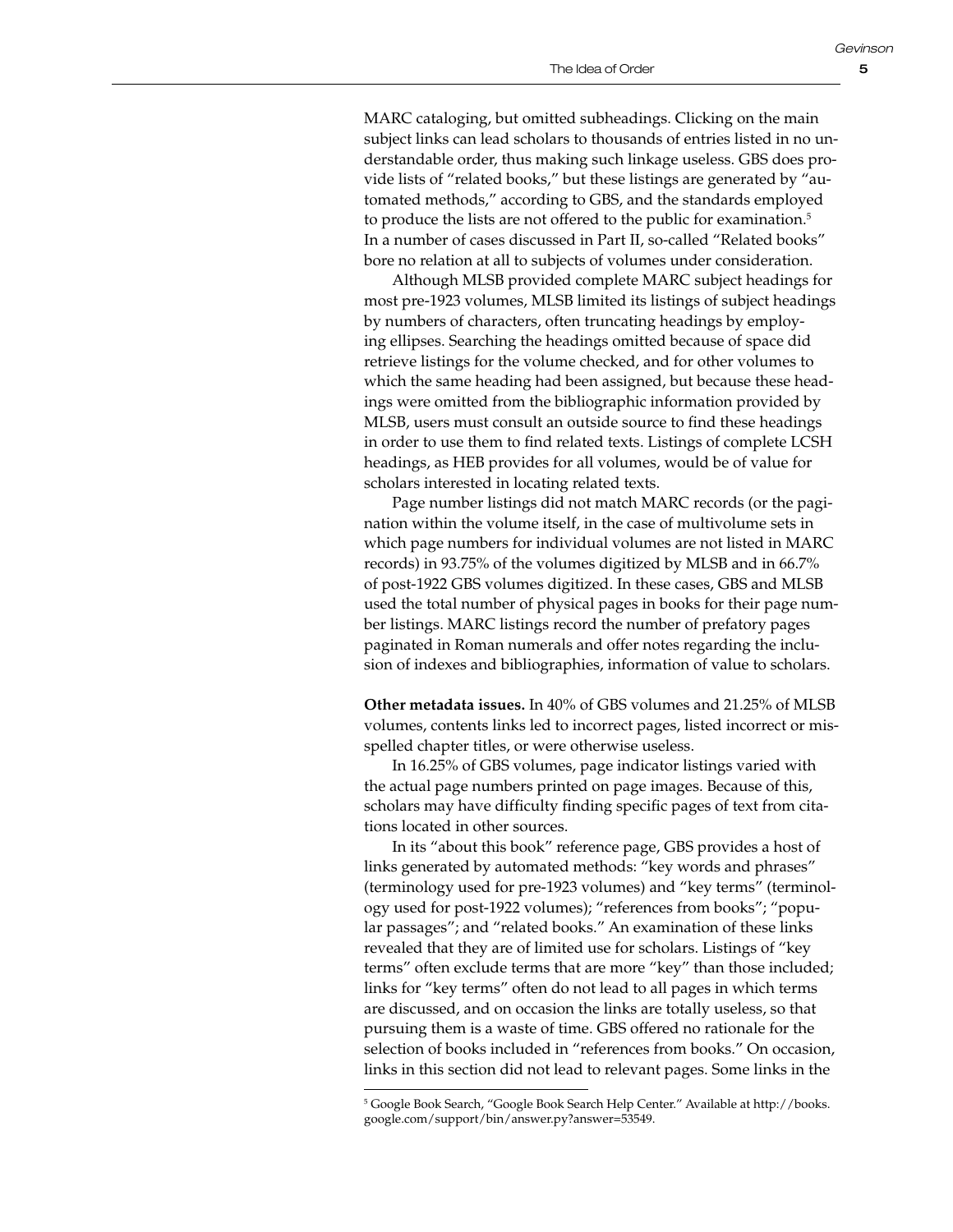"references from scholarly works" section led to books that bore no relation to the book in question. Often the quoted passages from the "popular passages" section were from texts that the author had quoted, not the author's own words. Often page numbers were incorrect, as were the number of books listed that purported to include the quote. Some of the books listed in the "related books" section had little or no apparent connection to the text under consideration.

**Quality of scans.** In 21% of pre-1923 GBS volumes, one or more pages were missing. In 9.7% of pre-1923 GBS titles, one or more pages were illegible. In 19.4% of pre-1923 GBS volumes, portions of one or more pages were cut off or obscured. In 16.25% of pre-1923 GBS volumes and in 12.7% of MLSB pre-1923 volumes, OCR readings were adversely affected by light, dark, or blurry pages; portions of pages; or individual letters.

In general, the quality of the scanned image was sharper in MLSB than in GBS or HEB.

**Word searching within texts.** GBS retrieves a maximum of 30 hits of pages in which search terms occur, unlike MLSB and HEB, which have no limits on numbers of pages retrieved. GBS does not indicate how it selects the 30 hits to display when search terms occur on more than 30 pages.

Only HEB displays retrieval results of each hit occurrence per page. GBS and MLSB display results of only one hit occurrence per page.

Only HEB allows users to truncate search terms, so that retrieved results for the same search can include plural and singular forms of words, possessive forms of names with nonpossessive forms, and other related forms. For example, "federalist\*" retrieves "federalists" and "federalist"; "Lazarsfeld\*" retrieves "Lazarsfeld's" and "Lazarsfeld"; "pragmatis\*" retrieves "pragmatism," "pragmatist," and "pragmatists."

MLSB purports to sort search results within texts by "relevance," while GLS and HEB sort results by the order in which hits occur in texts. In fact, MLSB orders results through automated means that can make it hard for scholars to find the most relevant listings when searches retrieve large numbers of hits.

Mistakes in OCR readings occurred in 88.5% of the volumes reviewed. In addition to physical conditions and poor scanning, OCR misreadings occurred most often in footnotes, in italicized words, in foreign-language words, in words with letters in all caps, in words beginning with a capital letter, in words hyphenated between lines, in index pages, and in dates.

In HEB, OCR misread the numeral "1" as the letter "I" in 48.9% of all HEB volumes checked. Searching for dates was compromised as a result of these errors. In 20.5% of HEB volumes, searching was inaccurate because OCR read separate words as one word.

In all of the projects, OCR misread many words that were hyphenated between lines as two separate words. None of the projects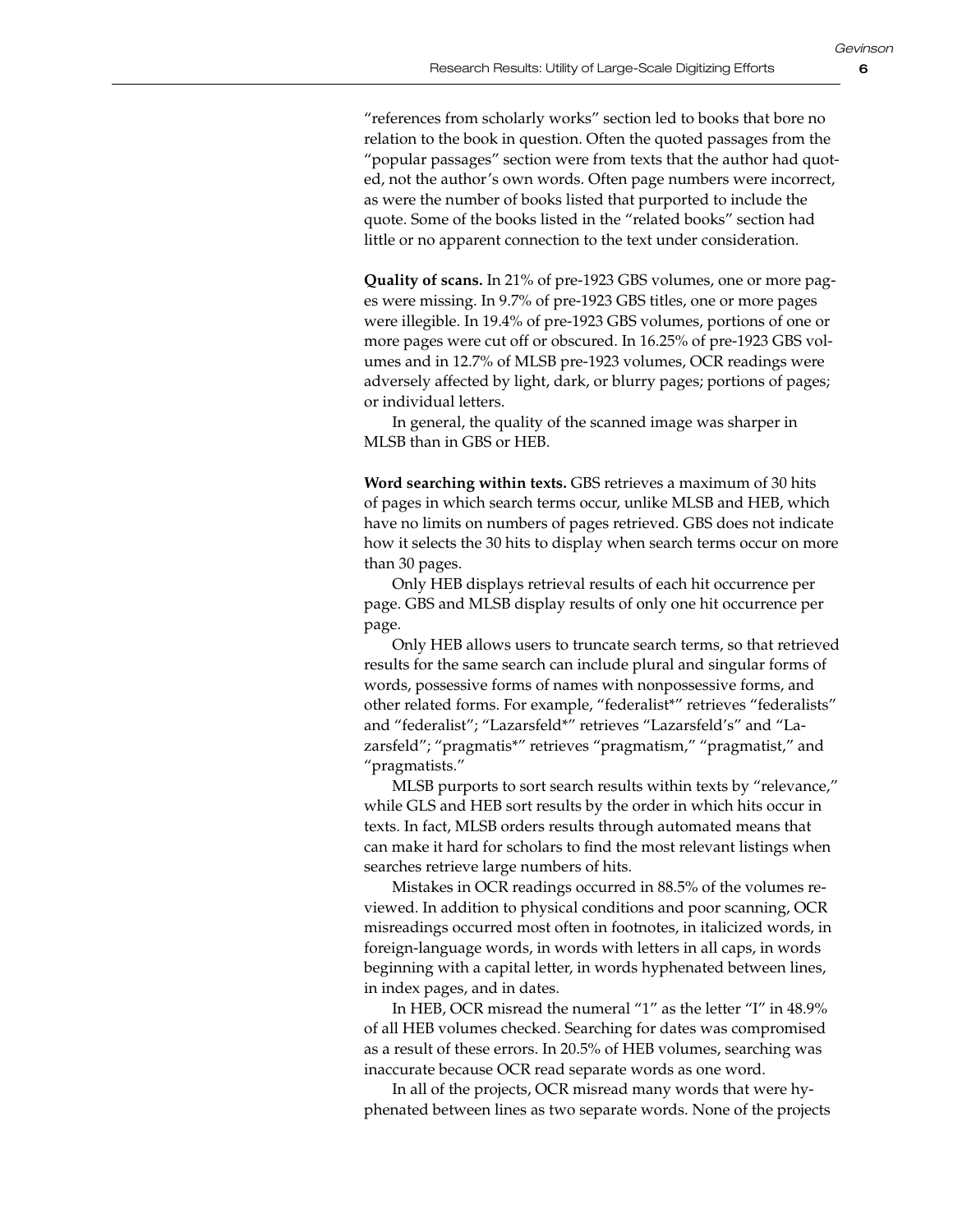*Gevinson*

retrieved any words or phrases (including names) that were hyphenated between or extended over two pages.

**Examination of multilanguage reference works (Appendix A).** The examination of multilanguage reference works highlighted a problem that appeared occasionally in the review of American intellectual history volumes. The accuracy rate of OCR reading of words in languages other than English was much lower than that of Englishlanguage words. The accuracy rate with regard to words in Latin was especially low.

**Comparison examination of 10 pre-1923 works (Appendix B).** The comparison examination unearthed a problem in HEB that did not occur with respect to the American intellectual history volumes reviewed, and it highlighted another problem in HEB. For every page in two of the volumes examined, HEB placed incorrect page numbers in page indicators. As a result, retrieval of results from searches was difficult. While results lists presented correct page numbers for pages in which search terms occurred, clicking on the links for these page numbers retrieved pages for which the numbers appeared in the page indicators, which were not the pages in which the search terms occurred. In addition, in one text, OCR in HEB read footnote indicators as parts of words, which also compromised searches.

In one HEB text, the numeral "1" was read by OCR as "I," a recurring problem in HEB that made searching of dates unreliable. Like GBS and MLSB, HEB presented a high percentage of digitizations in which OCR misreadings occurred on three or more pages. Otherwise, HEB did not present major problems.

GBS and MLSB presented problems consistent with those analyzed in the review of American intellectual history volumes. In 75% of the GBS entries, GBS provided subject headings that used LCSH classifications without the subheadings provided by MARC records. This made many of the headings useless as links to related books because the broad terms linked (for example, "United States") retrieved too many digitizations—ordered in no understandable manner—that were only marginally related to the texts at hand. In 71.4% of MLSB volumes checked, poor scanning led to missing pages, illegible pages, pages not read by OCR, or pages with portions cut off or obscured. MLSB consistently listed the number of physical pages in volumes rather than the number of pages listed in MARC records. Both GBS and MLSB included a significant number of bad contents links. In both GBS and MLSB, the percentage of volumes in which OCR did not read text correctly in indexes, footnotes, or bibliographies was high: 50% in GBS and 85.7% in MLSB.

The comparison examination brought to light an additional problem common to all projects: margin headings often were read by OCR as part of the line of text that they followed. As this problem did not occur with every margin heading that appeared in texts, it is conceivable that projects can employ methods to correct it. The comparison examination also highlighted a high inaccuracy rate in OCR readings of texts in Old English.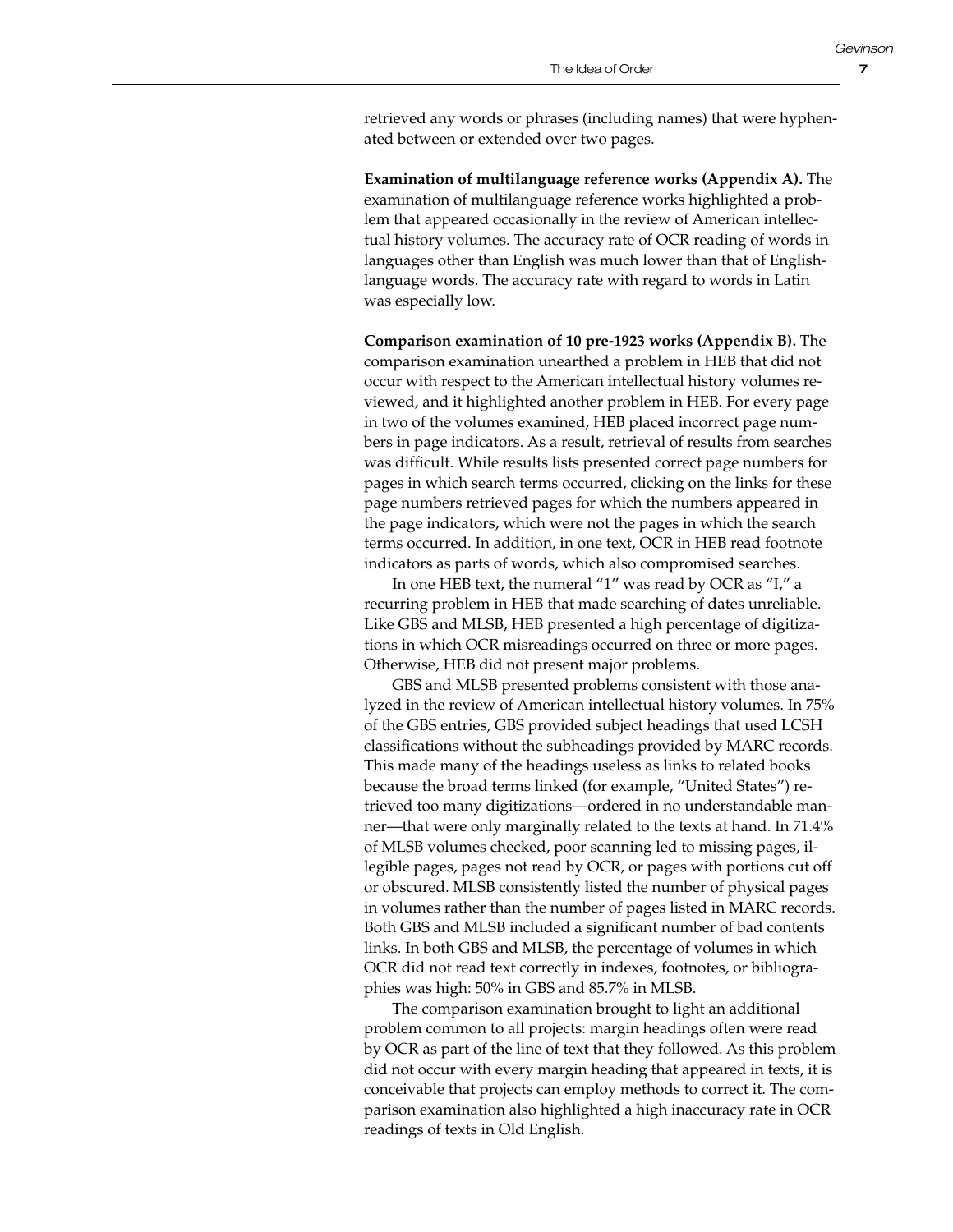# Recommendations

- 1. Many errors that have led to poor-quality evaluations of GBS digitizations—missing pages, unreadable pages, obscured or cutoff pages, pages out of order, pages without OCR readings, pages listed incorrectly in the page indicator—could have been prevented through better scanning and quality control operations. Digitizations of books with physical conditions that tend to cause OCR misreadings—markings within text (especially in ink), tears, smudges, etc.—should be carefully checked and corrected before public display. Areas of text with a high incidence of OCR misreadings—footnotes, italicized words, index pages, etc.—should be scanned more carefully than other areas. Projects should pay special attention to find methods to resolve scanning problems that occur at a high frequency.
- 2. When projects cannot avoid poor-quality digitizations, they should label them as such and direct users to better digitizations of the same text if they exist. Projects should ensure that the first digitization listed in a search results page is the best-quality digitization for that project. Missing pages should be identified in metadata and within texts.
- 3. As some 86% of books surveyed in this study that were published between 1923 and 1950 were not available for viewing or searching, efforts should be made to remedy that situation, whether through a concerted approach to the publishing community or to Congress to change the copyright laws in order to better "promote the Progress of Science and useful Arts, by securing for limited Times to Authors and Inventors the exclusive Right to their respective Writings and Discoveries."6
- 4. GBS and HEB should employ better scanning technology so that the visual quality of page images is as good as that delivered by MLSB.
- 5. All projects should provide users with the ability to conduct advanced searches for materials and the ability to order results of searches for books according to title, author, publication date ascending, and publication date descending, as in the Library of Congress online catalog and university library OPACs.
- 6. Volume numbers of multivolume works should be indicated in search retrieval results.
- 7. MARC-derived metadata should be provided by all projects. Marketing-oriented subject classifications and machine-generated "key terms" and "related books" should not replace tried-andtrue tools for scholarly subject access, such as subject headings derived from LCSH. The omission of LCSH subheadings, as practiced to a large extent by GBS, should cease, as the resultant subject heading links often are too broad to be useful. GBS must employ professional catalogers or subject specialists to augment metadata derived from automated methods before scholars will trust the reliability of these devices for serious research purposes.

<sup>6</sup> U.S. Constitution, art. 1, sec. 8.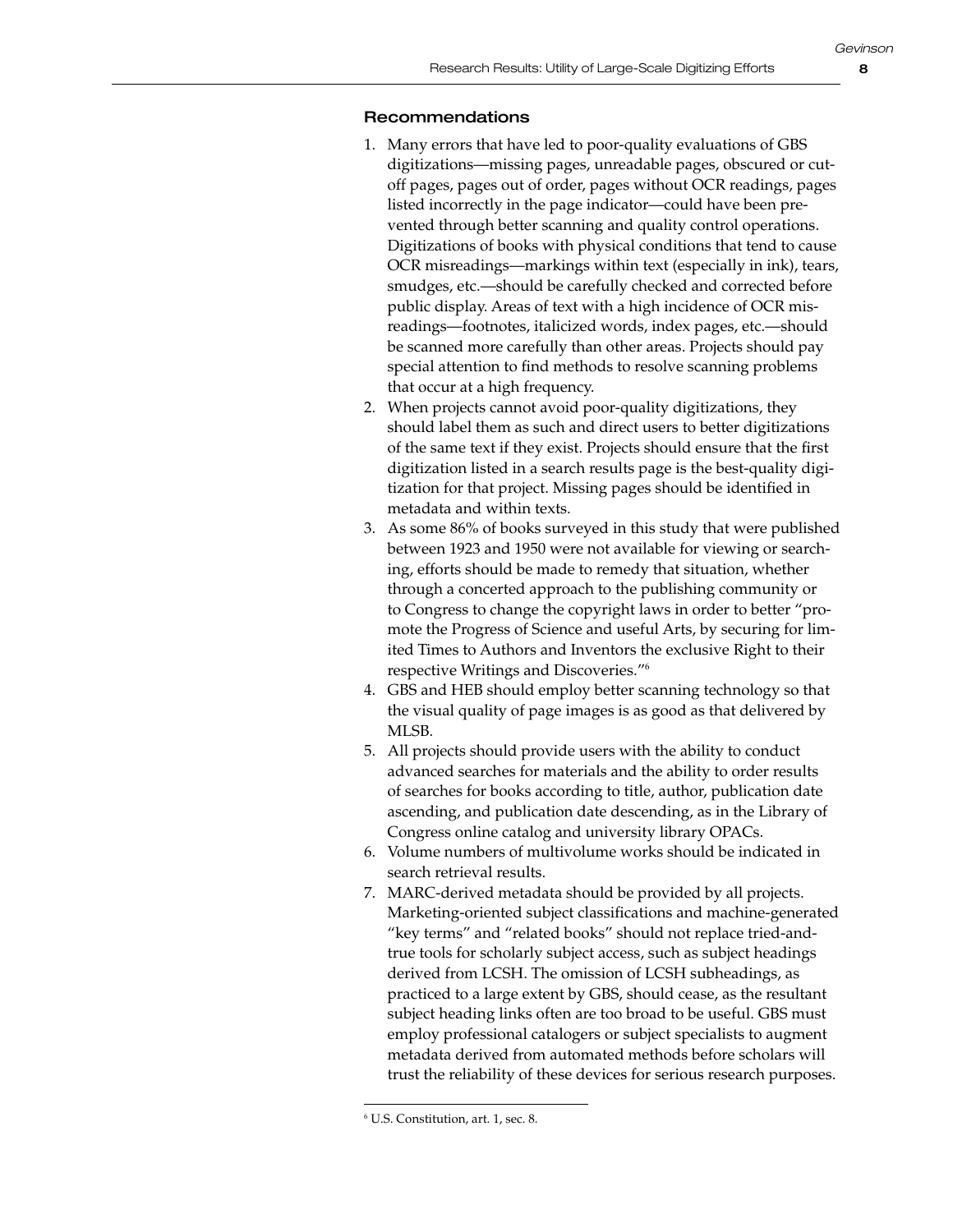*Gevinson*

- 8. Projects should alert users that searching often does not retrieve words hyphenated between lines and never retrieves words hyphenated between pages, unless projects can correct these recurring problems. Users should be informed that word searching, especially for names, should not replace consultation of book indexes.
- 9. Truncation for word or phrase searching should be incorporated into GBS and MLSB.
- 10. MLSB should sort the results of word searches by the order in which hits appear within texts, rather than order results by a socalled relevance achieved through automated methods. Authors often develop their discussions progressively through their narratives. Scholars may want to follow the progressions that authors have employed in order to fully appreciate the subtleties of their discussions. MLSB's system of sorting by relevance makes it difficult to do this.
- 11. In the interests of scholarship, it is important that access to nonsubscription mass digitization projects always remain open to all users. I was unable to access MLSB on my home computer for a number of weeks, a condition that I found was not unique to me. As with other problems encountered during this examination, the access problem resulted in wasted time.

# **Conclusion**

In a 1989 hearing of a Senate subcommittee presided over by Senator Al Gore that was convened to create legislation for research and development of "a national network of information superhighways," Librarian of Congress James H. Billington portrayed the Library's collections as "the freight that can be carried on this highway." In a prepared statement to the subcommittee, Billington related,

With 88 million items in the Library, we have the largest collection of recorded information and knowledge ever assembled in one place here on Capitol Hill. The Library of Congress represents the nation's most important single resource for the information age. The proposed establishment of a National Research and Education Network would give an immense boost to the access of this material and allow the Library of Congress to provide to the country much more of its unequalled data and resources which can now be obtained only by visiting Washington.<sup>7</sup>

Nearly two decades later, despite the efforts of the mass-digitization projects surveyed in this study, the world of scholarship remains in need of the envisioned National Research and Education Network or some other type of endeavor to allow scholars and other users

<sup>7</sup> Congress. Senate. Committee on Commerce, Science, and Transportation. *National High-Performance Computer Technology Act of 1989: Hearings before the Subcommittee on Science, Technology, and Space of the Committee on Commerce, Science, and Transportation*, 101st Cong., 1st sess., September 15, 1989.